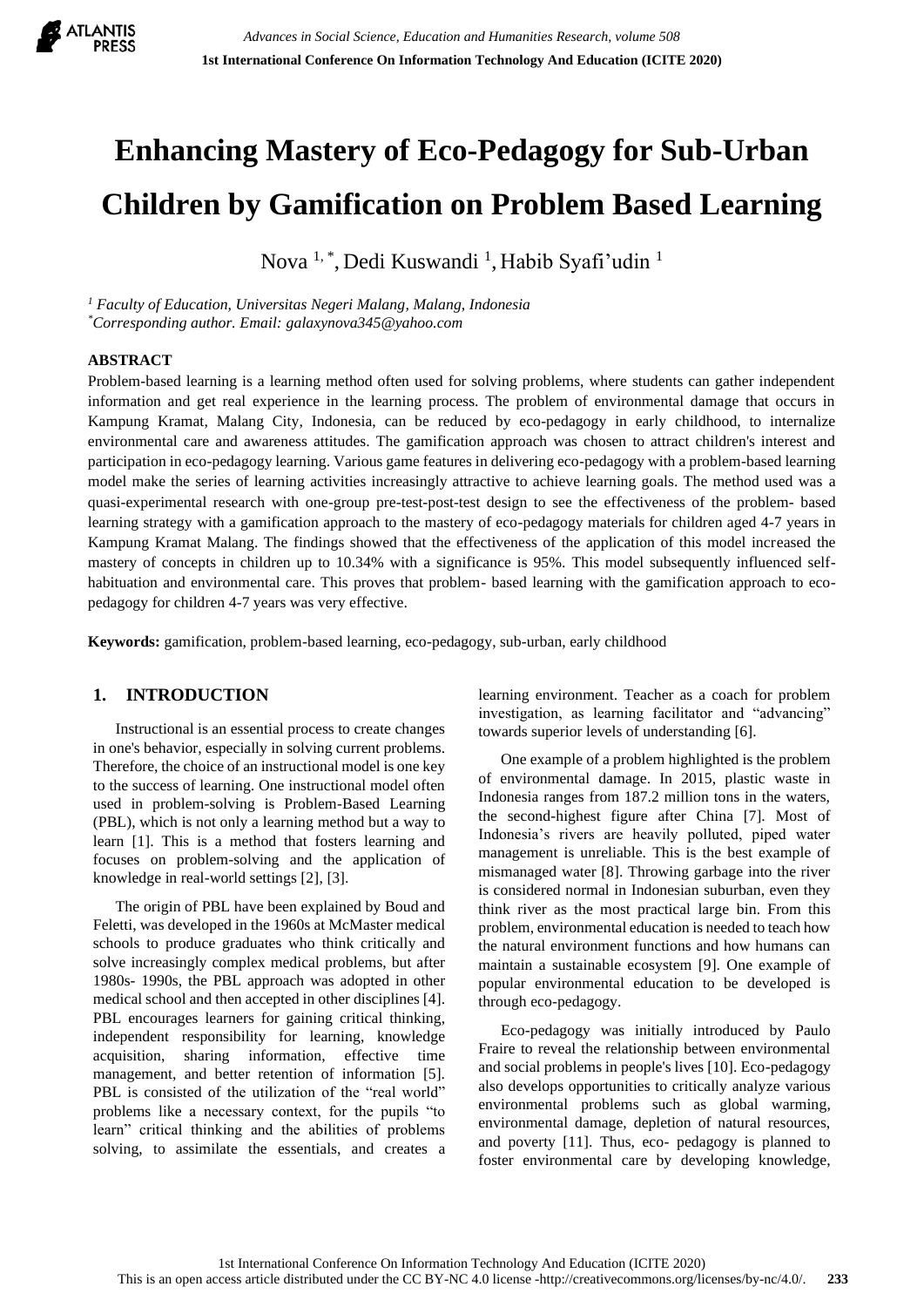internalizing values, and habituating. Eco- pedagogy and problem-based learning have a shared purpose; solving problems.

Eco-pedagogy is important given as early as possible to emphasizes the main causes and effects of real-world environmental problems, then children will learn to critically understand how nature should be treated [12], allowing become socially responsible for the environment [13]. Children will start to build their knowledge through real experiences every day. Furthermore, delivering Eco- pedagogy should be considered early childhood characteristics. Students at a pre-operative level (only able to understand visually object) the beginnings of language, of the symbolic function, and therefore of thought, or representation [14]. Therefore, it is necessary to consider the right approach, such as learning through fun [15], in implementing a problem- based learning model in eco-pedagogy.

In this regard, the gamification approach can be a bright solution. Gamification was chosen to grab more attention from the children who are in the preoperative period. Preoperative children (< 7 years) are only able to understand objects that can be visually understood [16]. Gamification is still rising in popularity and has seen rapid adoption in business, marketing, corporate management, and wellness and ecology initiatives. In education, gamification mostly only discusses the elements and their application, not the effectiveness and proper evaluation system in the learning [17]. gamification is the process of applying in-game experience to increase motivation and exhibit behavior [18], [19]. In short, gamification is the process of thinking games and game mechanics in-game to involve users and solve problems, to strengthen motivation and critical-thinking skills [20].

This is a combination of content learning, literacy, and 21st-century learning skills in creating a learning environment [16]. The gamification features follow Abstracted reality, goals, rules, reward structures, conflict, competition, cooperation, time, feedback, levels, storytelling, player interest, aesthetics, replay or do over [21], [22]. While the most used elements are feedback, goals, badges, leader board, point system, and levels [23]. Thus, it is expected that these features can increase children's interest, involvement, and learning motivation effectively.

Gamification has always been an appealing topic to be discussed and explored. Until recently, several studies have investigated that early adopters of gamification are mostly Computer Science/IT teachers. Some teachers used to combine their class with software for supporting gamification implementation. The example is using Moodle [24], Blackboard 9 [25], and the online homework platform WeBWorK [26].

In 2014, Akpolat & Slany applies gamification through traditional learning with game features in the form of Badges and Leaderboard, without involving online support [27]. They were in 5 small groups of 10 members within 6 weeks. The result showed that the usage of game mechanics and game design seems to be effective in the area of teaching software development processes. Students did identify more with our classroom project and their output increased when applying game mechanics to the course.

Other research on gamification without an online course is also done by Iosup & Epema which we have designed a toolbox for course gamification, which adapts to different types of students via a set of mechanisms and dynamics [28]. They have Key features of our design include enabling various paths of advancement and fostering social interaction inside and outside the classroom for 450 students. This research found that gamification can help in many ways our students, from increasing passing rates and participation to high student satisfaction and heart-warming testimonials.

Research on gamification explicitly discusses ecopedagogy has been developed by Syafi'udin and Nova (2019) in Kramat Village Malang for children aged 4-7 years resulting in an instructional design. This research is a continuation of the research to test the effectiveness of the application of problem-based learning with the gamification approach in the eco-pedagogy for children aged 4-7 years in Kramat Village, Malang.

## **2. METHOD**

This was a quasi-experimental research with a onegroup pre-test-post-test design. This research did not use a comparison class but only used the experimental class by giving pre-test and post-test. This type of research was chosen because the control group was impossible to obtain. The research subjects were first given a pre-test to find out their initial abilities. Then, they were given treatment in the form of eco-pedagogy about garbage with a problem-based learning strategy with gamification approach for children aged 4-7 years for several meetings. Then, they were given the final test (post-test) to determine the effectiveness of the problem-based learning strategy with a gamification approach to mastering eco-pedagogy material applied to children aged 4-7 years. Simply, the research design used can be described in Figure 1.

 $Q1$ ------- X -------  $Q2$ 

 $O1$ : pre test O2 : post test  $X$ : Treatments

**Figure 1 One-Group Pre-Test-Post-Test Design**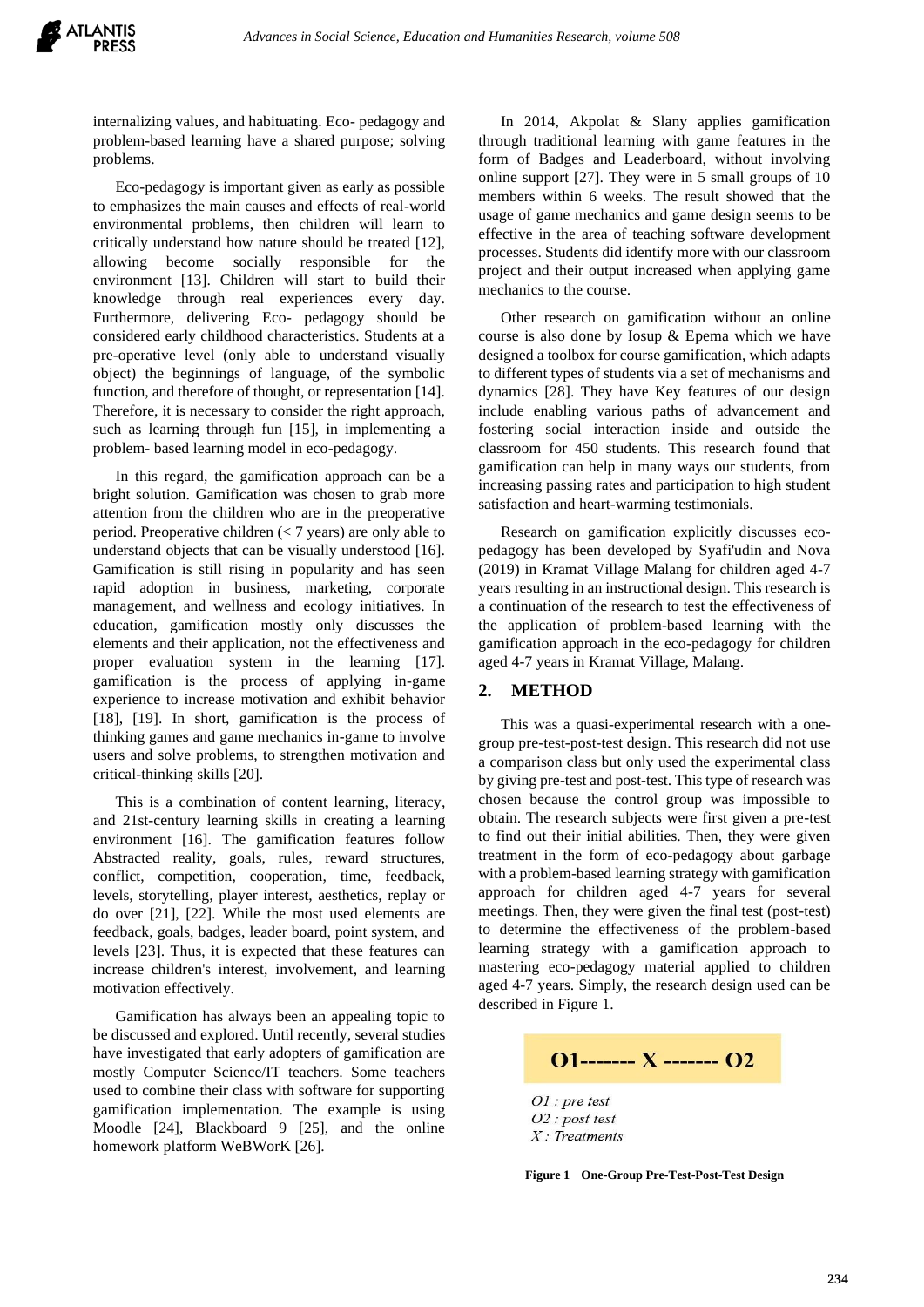This research was conducted in children aged 4-7 years in Kramat Village, Malang, a Brantas riverbank area in the Kasin public burial area, Sukun District, Malang City, Indonesia. Students at a pre-operative level are the beginnings of language, of the symbolic function, and therefore of thought, or representation [14]. They live in Kramat Village with populated around 450 people who worked as grave-digger and small merchants. There are 25 children aged 4-7 years. Kampung Kramat has been established as a thematic tourism village following Local Regulations Number 7 the year 2001 about the plan of Regional Spatial (RTRW) Malang 2001-2011 [29]. This a pre- prosperous village with low learning motivation and serious environmental problems (plastic waste on the river).

The material provided was eco-pedagogy about garbage and how to maintain the environment and rivers from the garbage. One class was used as an object as well as the control group (before the introduction of the test treatment) and the experimental group (after the test treatment has been introduced). The data obtained before the treatment (test results and other data) served as the data from the control group while the data collected after treatment included the data from the experimental group. During the eco-pedagogy treatment process with the material about garbage, an assessment and qualitative data collection were carried out through two sections questionnaire (pre-test and post-test) consist of cognitive domain C1 (remembering), C2 (understanding), C3 (applying), C4 (analyzing) and C5 (evaluating) to determine student's mastery concept [30]. Research also using direct observation of student behavior and interviews with parents as additional data.

The analysis steps carried out include determining the average score of the pre-test and post-test, carrying out the normality and homogeneity tests, and then testing the hypothesis through the T-test using SPSS ver. 21. In this research, the researcher investigated the effectiveness of using the problem-based lingering model with a gamification approach to promoting a garbage-free environment in eco-pedagogy. The expected results of eco- pedagogy about garbage are cognitive understanding, behavior change, and self-habituation to dispose of garbage in its place.

## **3. RESULT**

This research was carried out in Kampung Kramat, Malang City for 6 meetings in a month. This research was conducted on informal class education for all children aged 4-7 years in Kramat Village Malang, comprising of 15 children. To see the effectiveness of the design developed, this research applied a quasi-experimental method with one- group pre-test/post-test design, without using a comparison class. The research was also supplemented by the data from field observations during the treatment and interviews with the children's parents. The findings of this research are shown in Figure 2 and Figure 3.



**Figure 2 Correct Answers on Pre-test and Post-test**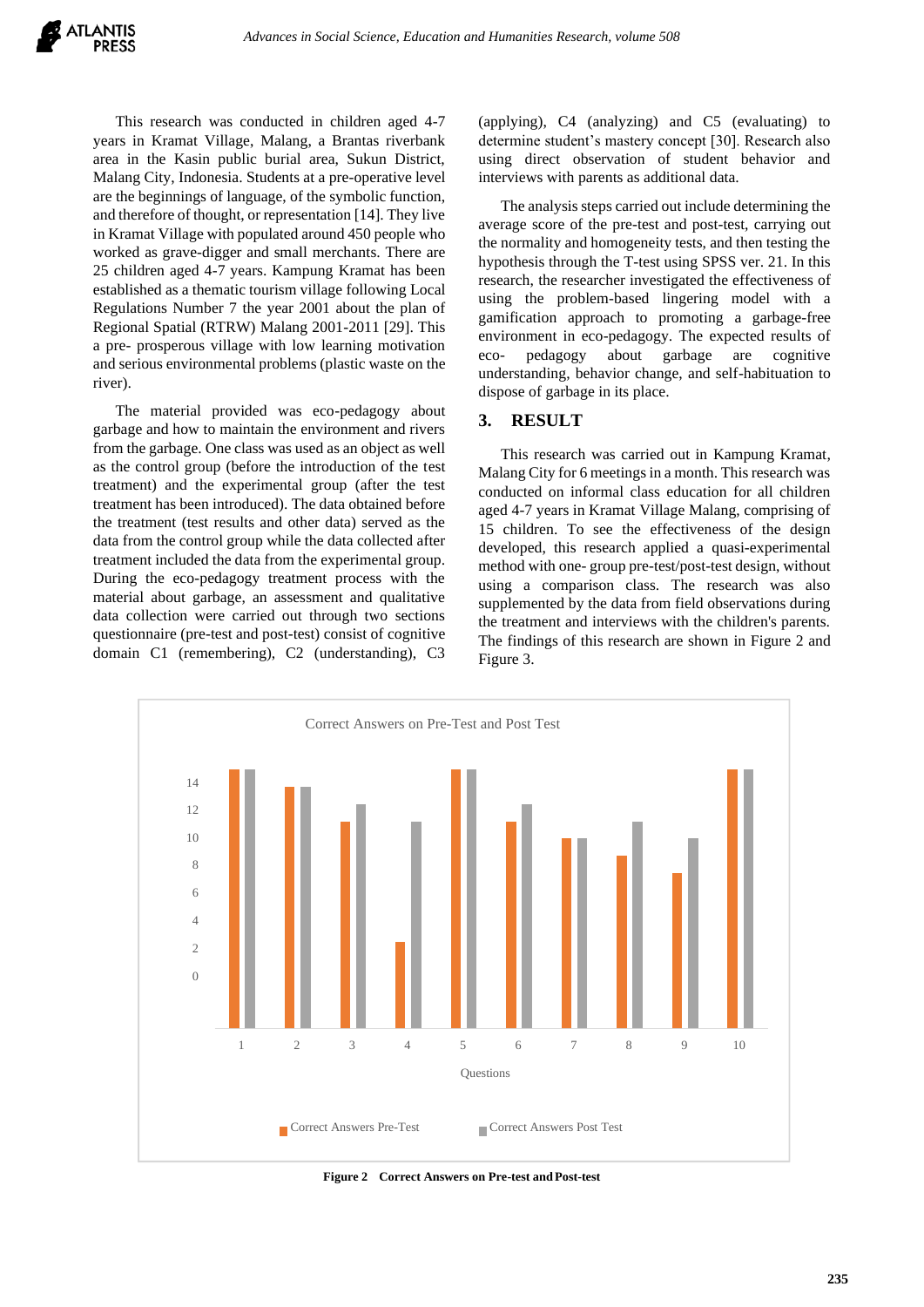

**Figure 3 Instructional Design on Syafi'udin and Nova research**

The pre-test results (before treatment) of children on the eco-pedagogy material showed an average score of 78.6667 from 10 questions asked to children. The questions given contained basic knowledge of garbage, river hygiene, and awareness of garbage disposal. In the highest scores in the pre-test are on the answers to questions number 1, 5, and 10 of 100%. The questions are related to "clean" standards and the selection of clean houses and rivers. The lowest score is in question number 4, which is only 33% of children who choose the right answer about a place for garbage disposal. However, the correct answer question number 4 in the post-test increased to 80%. Overall, the problem-based learning strategy with gamification increase scores up to 10.34% to mastery eco-pedagogy material for children aged 4-7 years.

The calculation results of the correlation between the pre-test and post-test using SPSS ver. 25. The pre-test average score is 78.66667, which increases to 87.333 in the post-test in Table 1. The correlation between the pretest and post-test is strong  $(0.60 - 0.799) =$  strong correlation), which supports the value of 0.708 in Table 2. Meanwhile, the value of the t table from the data is 2.14479 while the value of the t-test is 6.5. This means that the value of the t-test is greater than the value of the t table, so the treatment given has a significant influence of 95% shown in Table 3.

**Table 1 Paired Samples Statistics**

|           | <b>Paired Samples Statistics</b> |                  |                       |                        |  |  |  |
|-----------|----------------------------------|------------------|-----------------------|------------------------|--|--|--|
| Pair 1    | Mean                             | $\boldsymbol{N}$ | <b>Std. Deviation</b> | <b>Std. Error Mean</b> |  |  |  |
| Pre-test  | 78.6667                          | 15               | 6.39940               | 1.65232                |  |  |  |
| Post-test | 87.3333                          | 15               | 7.03732               | 1.81703                |  |  |  |

**Table 2 Paired Samples Correlations**

|        | <b>Paired Samples Statistics</b> |  |             |      |  |  |  |
|--------|----------------------------------|--|-------------|------|--|--|--|
| Pair 1 | Pre-test and                     |  | Correlation | Sig. |  |  |  |
|        | Post-test                        |  | 708         | 003  |  |  |  |

**Table 3 Paired Samples Correlations**

| <b>Paired Samples Test</b> |                          |                       |                                                           |          |          |    |                      |  |  |
|----------------------------|--------------------------|-----------------------|-----------------------------------------------------------|----------|----------|----|----------------------|--|--|
| Mean                       | Std.<br><b>Deviation</b> | Std.<br>error<br>Mean | 95%<br>Confidence<br>Interval of the<br><b>Difference</b> |          |          | df | Sig.<br>2-<br>tailed |  |  |
| $-8.666$                   | 5.163                    | 1.333                 | $-11.52$                                                  | $-5.806$ | $-6.500$ |    |                      |  |  |
| 67                         | 98                       | 33                    | 638                                                       | 95       |          | 14 | .000                 |  |  |

## **4. DISCUSSION**

From the above explanation, it shows that the use of the problem-based learning strategy with the gamification approach in eco-pedagogy in Kampung Kramat Malang for children aged 4-7 years is the right solution. The learning design developed by Syafi'udin and Nova (2019) is revealed in Figure 3. Learners are in the center of the circle to receive the eco- pedagogy material. The next layer is the syntax of the problem- based learning as a strategy used in delivering the material through three stages, namely opening, core activity, and closing.

In the core activity, there are five learning phases carried out with various kinds of gamification approaches (see gamification index). In learning activities, learners also get influence from the next layer (parents, school, peer friends, and society) in the form of habituation and example. At the outermost layer is the natural environment as the result of learning, which gives an influence on the knowledge and real attitudes of child behavior as reciprocity.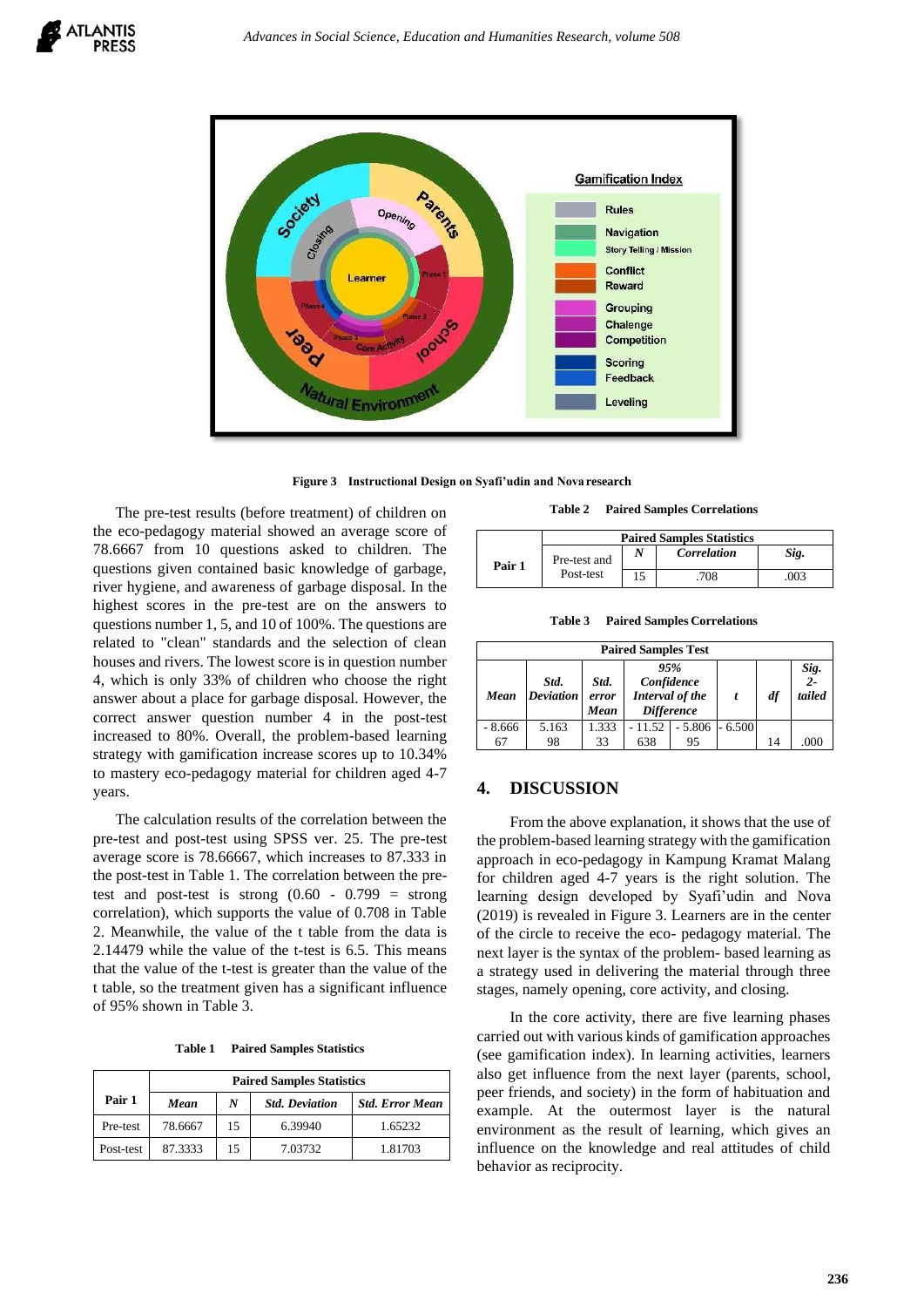The learning design developed by Syafi'udin and Nova (2019) shows the importance of learning strategies and the environment around learners. The eco-pedagogy material is adapted to solve the problem of garbage in Kampung Kramat Malang City. Therefore, children get a lot of knowledge through real experiences around them, as evidenced by the increase in the overall average score of 78.6667 in the pre-test to 87.333 in the post-test (increasing up 10.34%). More specifically, the number of children who have increased knowledge about the type of garbage and how to dispose of it is also higher, from 33% of children who answered correctly (pre-test) to 80% (post-test).

The cognitive domain involves is remembering (C1), understanding  $(C2)$ , applying  $(C3)$ , analyzing  $(C4)$ , and evaluating (C5). Students showed high improvements are categorized in the applying (C3) and analyzing (C4) domain. The analysis of the post-test also showed the problem-solving model contributes to students' concept mastery improvement. the problem-solving model was able to make students have a more comprehensive understanding. Another analysis is performed to investigate students' concept mastery improvement using the problem-solving model, such as previous research conducted by Aka, Aydogdu, and Guven in 2010 [31]. Problem-based learning will stimulate student participation cause it is concerned with guiding the learning process through viable solutions.

Another finding is the children become very active in collecting garbage around the house environment and river. They also like to throw garbage collected into the garbage bin, no longer to the river. The interview results with the learner's parents also showed good results. Children began to be more aware and care about the environment after learning the eco- pedagogy material. They were excited about getting used to throwing garbage in its place and warning others not to throw garbage into the river anymore. This finding certainly shows the achievement of the essence of eco-pedagogy, which is to involve the participation of early childhood to shape a better future for the environment [13].

The gamification approach used in instructional also shows a significant influence related to learning motivation and the development of children's knowledge. Student brain development is only able to understand objects visually so that gamification features can attract children's attention and help them understand the material presented [16]. In 2018, Dixit observed that 80% of students found the blending of gamification with traditional classroom teaching are appropriate and useful for the course. This increased students' interest in the class. It increases a student's engagement and attention span [32]. Likewise, this research shown all the children involved in the activity, showed general interest, for example, giving a 'star' reward of 100%, using the greeting button (navigation feature) of 86.67%, and using

'navigation', 'stop', 'next', and 'level' buttons of 93.33 %. Besides, a variety of activities based on real problems around the environment also showed very positive results. The children proved to be very happy to observe the river of 100%, collect the garbage of 86.67%, practice to dispose of garbage 86.67%, and listening to stories of 66.67%.

## **5. CONCLUSION**

Finally, this research concluded that the problembased learning strategy with an effective gamification approach was applied to improve the mastery of the ecopedagogy material for children aged 4-7 years in Kramat Village, Malang City. The effectiveness of the application of this model reached 95% significance (influential), as seen from the increase in the post-test results compared to the pre-test results. The most significant increase in knowledge or mastery of the material (43%) is about the type of garbage and how to dispose, from 33% of children who answered correctly (pre-test) to 80% (post-test).

Overall, the student's improvement is 10.34% on average score. Another aspect that affects the mastery of the material is the level of children's interests, especially through the gamification features provided. The results indicate that the reward and navigation features (buttons) in all subjects provide interest for children of 100%. Other features in gamification also provide high interest for children which affects the mastery of the material, behavior change, and self- habituation. This proves that problem-based learning with the gamification approach to eco-pedagogy for children 4-7 years was very effective in the mastery of eco-pedagogy material for children aged 4-7 years in Kampung Kramat Malang.

# **REFERENCES**

- [1] D. Boud and G. Feletti, The challenge of problem- based learning. Routledge, 2013.
- [2] S. Han, R. Capraro, and M. M. Capraro, "How science, technology, engineering, and mathematics (STEM) project-based learning (PBL) affects high, middle, and low achievers differently: The impact of student factors on achievement," Int. J. Sci. Math. Educ., vol. 13, no. 5, pp. 1089–1113, 2015.
- [3] S. Karaçalli and F. Korur, "The effects of project-based learning on students' academic achievement, attitude, and retention of knowledge: The subject of 'electricity in our lives,'" Sch. Sci. Math., vol. 114, no. 5, pp. 224– 235, 2014.
- [4] J. R. Savery, "Overview of problem-based learning: Definitions and distinctions," Essent. Read. Probl.- Based Learn. Explor. Extending Leg. Howard Barrows, vol. 9, pp. 5–15, 2015.
- [5] J.-H. Lei, Y.-J. Guo, Z. Chen, Y.-Y. Qiu, G.-Z. Gong, and Y. He, "Problem/case-based learning with competition introduced in severe infection education: an exploratory study," Springerplus, vol. 5, no. 1, p. 1821, 2016.
- [6] G. Gorghiu, L. M. Drăghicescu, S. Cristea, A.-M. Petrescu, and L. M. Gorghiu, "Problem-based learning-an